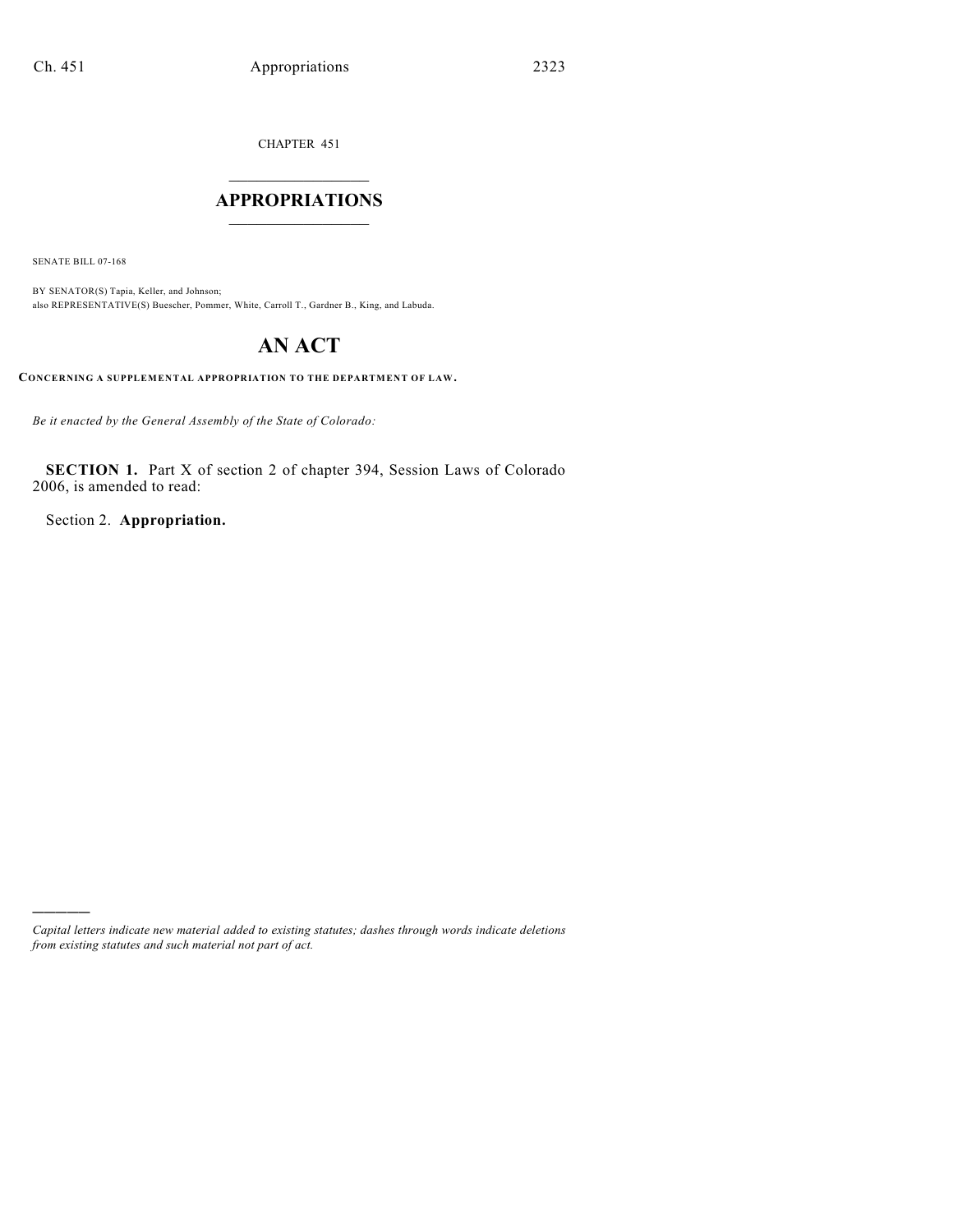|                              |                           |              | APPROPRIATION FROM            |                                                |                      |                                       |                                |  |
|------------------------------|---------------------------|--------------|-------------------------------|------------------------------------------------|----------------------|---------------------------------------|--------------------------------|--|
|                              | ITEM &<br><b>SUBTOTAL</b> | <b>TOTAL</b> | <b>GENERAL</b><br><b>FUND</b> | <b>GENERAL</b><br><b>FUND</b><br><b>EXEMPT</b> | CASH<br><b>FUNDS</b> | CASH<br><b>FUNDS</b><br><b>EXEMPT</b> | <b>FEDERAL</b><br><b>FUNDS</b> |  |
|                              | \$                        | $\mathbb{S}$ | $\mathbb{S}$                  | \$                                             | \$                   | \$<br>\$                              |                                |  |
|                              |                           |              |                               | <b>PART X</b>                                  |                      |                                       |                                |  |
|                              |                           |              |                               | <b>DEPARTMENT OF LAW</b>                       |                      |                                       |                                |  |
| (1) ADMINISTRATION           |                           |              |                               |                                                |                      |                                       |                                |  |
| <b>Personal Services</b>     | 2,474,053                 |              |                               |                                                | $5,000^{\circ}$      | $2,469,053(T)$ <sup>b</sup>           |                                |  |
|                              | $(38.7$ FTE)              |              |                               |                                                |                      |                                       |                                |  |
| Health, Life, and Dental     | 1,166,472                 |              | 363,616                       |                                                | 63,732 <sup>c</sup>  | 720,233 <sup>d</sup>                  | 18,891°                        |  |
| Short-term Disability        | 25,199                    |              | 7,560                         |                                                | $1,515^{\circ}$      | $15,625$ <sup>d</sup>                 | 499°                           |  |
| Amortization Equalization    |                           |              |                               |                                                |                      |                                       |                                |  |
| Disbursement                 | 172,286                   |              | 51,310                        |                                                | $10,027^{\circ}$     | $107,570$ <sup>d</sup>                | $3,379^{\circ}$                |  |
| Salary Survey for Classified |                           |              |                               |                                                |                      |                                       |                                |  |
| Employees                    | 246,897                   |              | 104,828                       |                                                | 31,760°              | 95,857 <sup>d</sup>                   | $14,452^{\circ}$               |  |
| Salary Survey for Exempt     |                           |              |                               |                                                |                      |                                       |                                |  |
| Employees                    | 987,957                   |              | 241,127                       |                                                | 12,940 <sup>c</sup>  | 723,918 <sup>d</sup>                  | 9,972 <sup>e</sup>             |  |
| Workers' Compensation        | 49,615                    |              | 15,238                        |                                                | 3,516                | $29,652$ <sup>t</sup>                 | 1,209                          |  |
|                              | 55,453                    |              | 17,031                        |                                                | 3,930°               | $33,141$ <sup>d</sup>                 | $1,351^{\circ}$                |  |
| <b>Operating Expenses</b>    | 190,143                   |              | 176,529                       |                                                |                      | $13,614(T)$ <sup>b</sup>              |                                |  |
| Administrative Law Judge     |                           |              |                               |                                                |                      |                                       |                                |  |
| Services                     | 82                        |              |                               |                                                | $82^\circ$           |                                       |                                |  |
|                              | 1,268                     |              |                               |                                                | $1,268^{\circ}$      |                                       |                                |  |
| Purchase of Services from    |                           |              |                               |                                                |                      |                                       |                                |  |
| Computer Center              | 30,303                    |              | 30,303                        |                                                |                      |                                       |                                |  |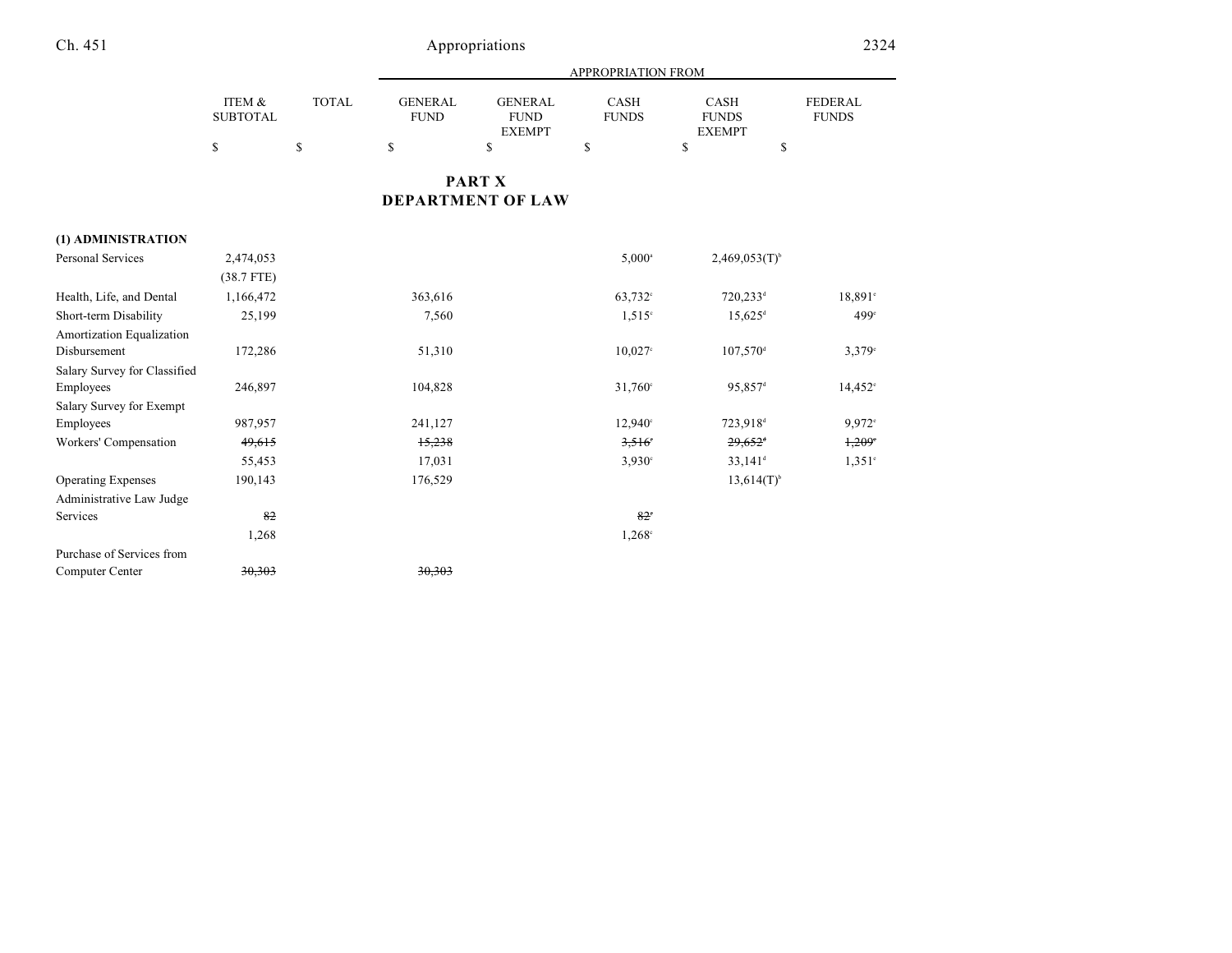|                                | 54,978    | 54,978    |                  |                       |                 |
|--------------------------------|-----------|-----------|------------------|-----------------------|-----------------|
| Payment to Risk Management     |           |           |                  |                       |                 |
| and Property Funds             | 65,665    | 65,665    |                  |                       |                 |
|                                | 89,130    | 89,130    |                  |                       |                 |
| Vehicle Lease Payments         | 33,281    | 12,629    | $4,020^{\circ}$  | $8,740^{\circ}$       | $7,892^{\circ}$ |
|                                | 39,904    | 15,637    | $4.724$ °        | $10,270$ <sup>d</sup> | $9,273^{\circ}$ |
| <b>ADP</b> Capital Outlay      | 26,825    |           |                  | $26,825$ <sup>d</sup> |                 |
|                                | 29,550    | 2,725     |                  |                       |                 |
| Information Technology         |           |           |                  |                       |                 |
| Asset Maintenance              | 358,296   |           | $37,982^{\circ}$ | 320,314 <sup>d</sup>  |                 |
| Leased Space                   | 26,292    | 4,372     | $3,583^{\circ}$  | $18,337$ <sup>d</sup> |                 |
| Capitol Complex Leased         |           |           |                  |                       |                 |
| Space                          | 1,009,085 | 309,995   | $71,503^{\circ}$ | 603,008 <sup>d</sup>  | 24,579°         |
| <b>Communications Services</b> |           |           |                  |                       |                 |
| Payments                       | 4,932     | 1,958     | $352^\circ$      | $1,037$ <sup>d</sup>  | 1,585           |
|                                | 6,043     | 2,399     | $431^\circ$      | $1,271$ <sup>d</sup>  | $1,942^{\circ}$ |
| <b>Attorney General</b>        |           |           |                  |                       |                 |
| Discretionary Fund             | 5,000     | 5,000     |                  |                       |                 |
|                                |           | 6,872,383 |                  |                       |                 |
|                                |           | 6,938,006 |                  |                       |                 |

<sup>a</sup> This amount shall be from the Public Utilities Commission under the provisions of Section 6-1-905 (3) (b) (II), C.R.S.

 $<sup>b</sup>$  These amounts shall be from indirect cost recoveries.</sup>

 $\degree$  These amounts shall be from various cash fund sources within the department.

<sup>d</sup> Of these amounts, \$2,660,483 \$2,665,736 shall be from various sources of cash funds exempt, and \$10,633 shall be from the Tobacco Settlement Defense Account of the Tobacco Litigation Settlement Cash Fund created pursuant to Section 24-22-115 (2) (a), C.R.S. Additionally, \$2,605,786 \$2,610,736 of these amounts contains a (T) notation.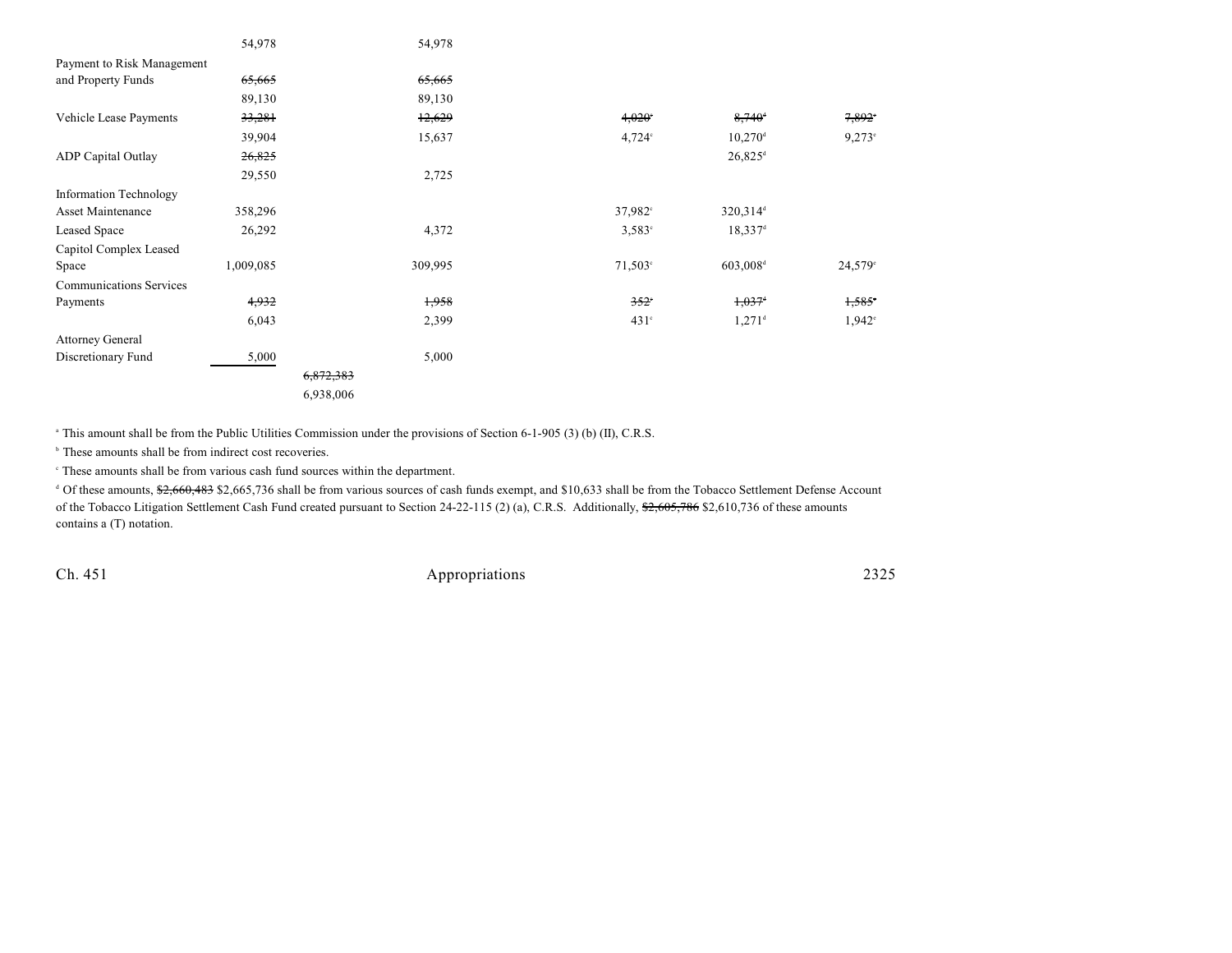|                 |        |                | APPROPRIATION FROM |              |               |                |  |  |  |
|-----------------|--------|----------------|--------------------|--------------|---------------|----------------|--|--|--|
|                 |        |                |                    |              |               |                |  |  |  |
| ITEM &          | TOTAL. | <b>GENERAL</b> | <b>GENERAL</b>     | CASH         | CASH          | <b>FEDERAL</b> |  |  |  |
| <b>SUBTOTAL</b> |        | <b>FUND</b>    | <b>FUND</b>        | <b>FUNDS</b> | <b>FUNDS</b>  | <b>FUNDS</b>   |  |  |  |
|                 |        |                | <b>EXEMPT</b>      |              | <b>EXEMPT</b> |                |  |  |  |
|                 |        |                |                    |              |               |                |  |  |  |

<sup>e</sup> These amounts shall be from the federal Medicaid Fraud Control Program administered by the U.S. Department of Health and Human Services.

| (2) LEGAL SERVICES TO STATE AGENCIES <sup>91, 92</sup> |                |            |  |                  |                               |
|--------------------------------------------------------|----------------|------------|--|------------------|-------------------------------|
| Personal Services                                      | 15,049,194     |            |  |                  |                               |
|                                                        | 15,253,502     |            |  |                  |                               |
|                                                        | $(195.9 + TE)$ |            |  |                  |                               |
|                                                        | $(198.4$ FTE)  |            |  |                  |                               |
| Operating and Litigation                               | 812,182        |            |  |                  |                               |
|                                                        | 914,336        |            |  |                  |                               |
| <b>Indirect Cost Assessment</b>                        | 2,109,083      |            |  |                  |                               |
|                                                        |                | 17,970,459 |  | $945,000(T)^{a}$ | $17,025,459($ T) <sup>*</sup> |
|                                                        |                | 18,276,921 |  |                  | $17,331,921(T)$ <sup>b</sup>  |

<sup>a</sup> This amount shall include funds from the Division of Wildlife in the Department of Natural Resources, the Public Employees' Retirement Association, the State Lottery Division in the Department of Revenue, the Correctional Industries Subprogram in the Department of Corrections, College Access Network (formerly the Colorado Student Loan Program) in the Department of Higher Education, Veterans' Nursing Homes in the Department of Human Services, Auraria Higher Education Center Enterprises, Disability Insurance Trust, CollegeInvest (formerly the Colorado Student Obligation Bonding Authority), and the following institutions of higher education: the University of Colorado at Boulder, the State Board of Agriculture, the Colorado School of Mines, the University of Northern Colorado, Adams State College, Mesa State College, Western State College, Fort Lewis College, and the Private Vocational Schools.

<sup>b</sup> This amount shall be from various sources of funds appropriated for legal services to state agencies.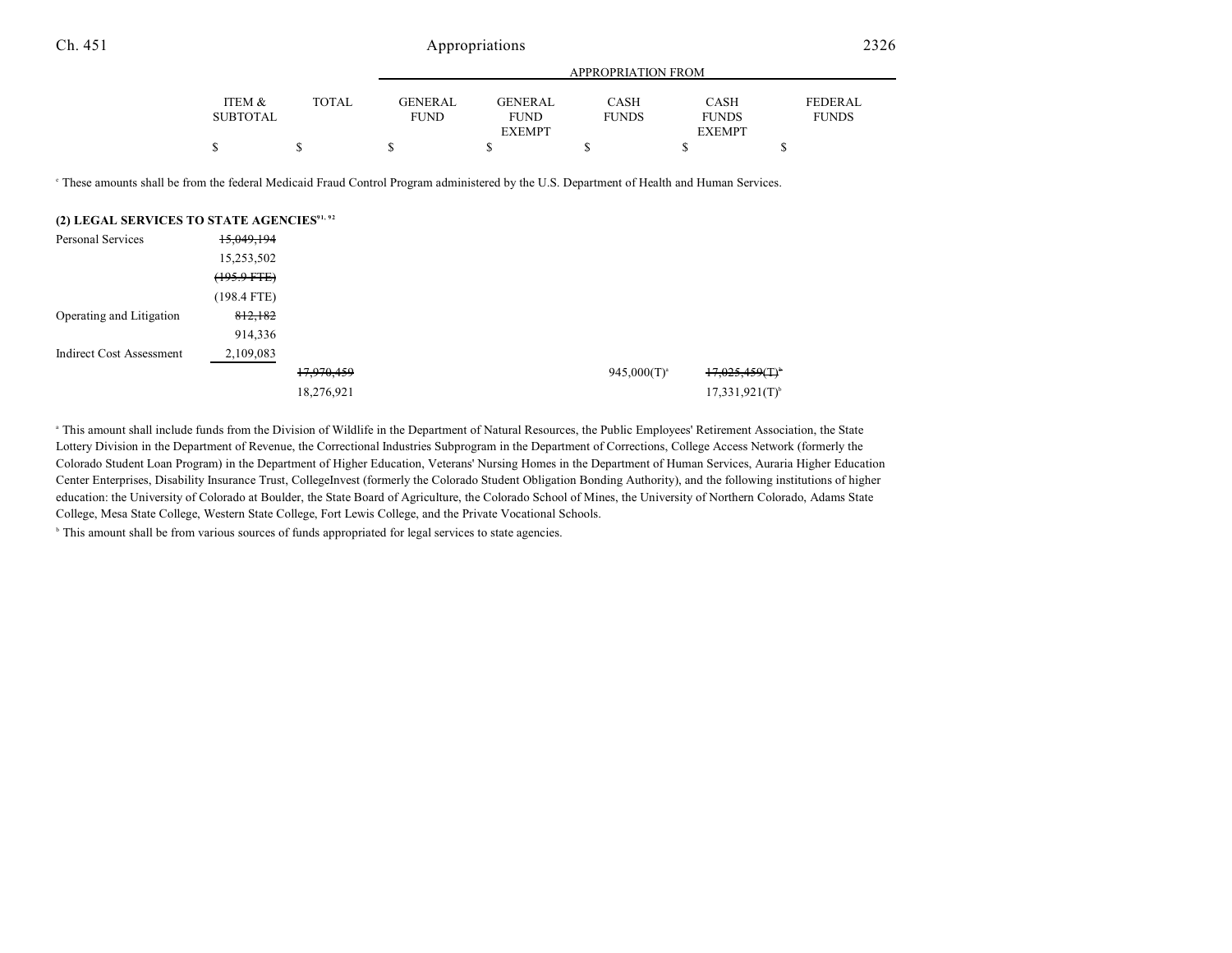| (3) CRIMINAL JUSTICE AND APPELLATE |              |           |              |                      |                           |         |
|------------------------------------|--------------|-----------|--------------|----------------------|---------------------------|---------|
| Special Prosecutions Unit          | 1,065,815    |           | 870,019      | 195,796 <sup>a</sup> |                           |         |
|                                    |              |           | $(9.3$ FTE)  | $(2.5$ FTE)          |                           |         |
| Insurance Fraud Unit               | 240,245      |           |              |                      | $240,245(T)$ <sup>b</sup> |         |
|                                    |              |           |              |                      | $(2.6$ FTE)               |         |
| Securities Fraud Unit              | 448,472      |           | 113,590      |                      | $334,882(T)$ <sup>c</sup> |         |
|                                    |              |           | $(2.0$ FTE)  |                      | $(3.6$ FTE)               |         |
| Appellate Unit                     | 1,987,284    |           | 1,987,284    |                      |                           |         |
|                                    |              |           | $(27.0$ FTE) |                      |                           |         |
| Medicaid Fraud Grant <sup>93</sup> | 1,065,816    |           | 266,408(M)   |                      |                           | 799,408 |
|                                    | $(11.0$ FTE) |           |              |                      |                           |         |
| Capital Crimes Prosecution         |              |           |              |                      |                           |         |
| Unit                               | 350,255      |           | 350,255      |                      |                           |         |
|                                    |              |           | $(4.0$ FTE)  |                      |                           |         |
| Peace Officers Standards and       |              |           |              |                      |                           |         |
| <b>Training Board Support</b>      | 1,155,202    |           |              | $1,155,202^{\circ}$  |                           |         |
|                                    | $(6.0$ FTE)  |           |              |                      |                           |         |
| Victims Assistance                 | 67,697       |           |              |                      | $67,697(T)$ <sup>f</sup>  |         |
|                                    |              |           |              |                      | $(1.0$ FTE)               |         |
| <b>Indirect Cost Assessment</b>    | 158,262      |           |              | 91,512 <sup>s</sup>  | $66,750(T)$ <sup>h</sup>  |         |
|                                    |              | 6,539,048 |              |                      |                           |         |

<sup>a</sup> This amount shall be from the State Compensation Insurance Authority.

<sup>h</sup> This amount shall be from the Division of Insurance Cash Fund through an appropriation to the Department of Regulatory Agencies.

This amount shall be from the Division of Securities Cash Fund through an appropriation to the Department of Regulatory Agencies.

<sup>d</sup> This amount shall be from the federal Medicaid Fraud Control Program administered by the U.S. Department of Health and Human Services.

This amount shall be from the P.O.S.T. Board Cash Fund created pursuant to Section 24-31-303 (2) (b), C.R.S.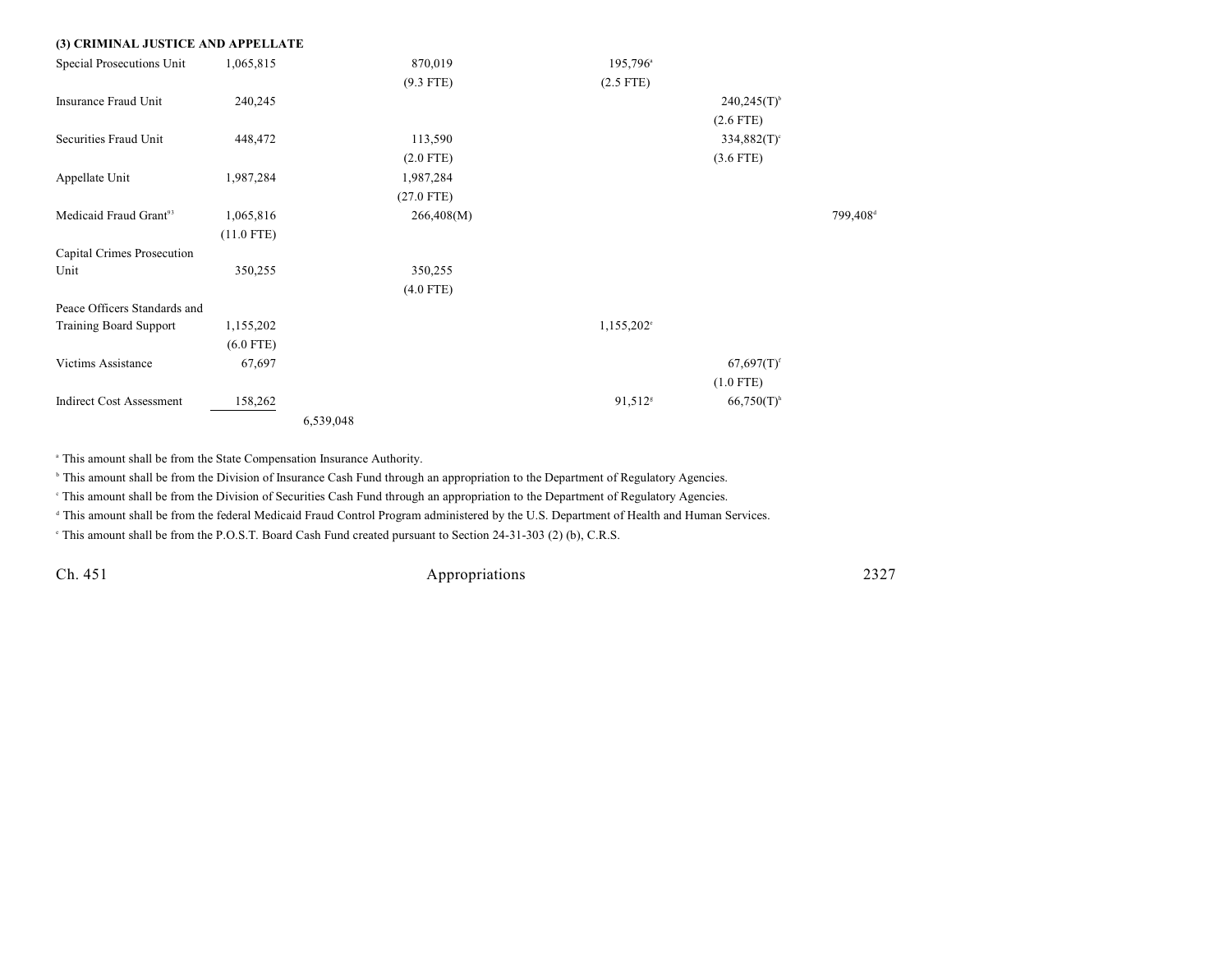|                 |              | APPROPRIATION FROM |                |              |               |                |  |  |
|-----------------|--------------|--------------------|----------------|--------------|---------------|----------------|--|--|
|                 |              |                    |                |              |               |                |  |  |
| ITEM &          | <b>TOTAL</b> | <b>GENERAL</b>     | <b>GENERAL</b> | CASH         | CASH          | <b>FEDERAL</b> |  |  |
| <b>SUBTOTAL</b> |              | <b>FUND</b>        | <b>FUND</b>    | <b>FUNDS</b> | <b>FUNDS</b>  | <b>FUNDS</b>   |  |  |
|                 |              |                    | <b>EXEMPT</b>  |              | <b>EXEMPT</b> |                |  |  |
|                 |              |                    |                |              |               |                |  |  |

<sup>f</sup> This amount shall be from Victims Assistance and Law Enforcement funds appropriated to the Department of Public Safety, Division of Criminal Justice. Of this amount, \$64,597 shall be from the P.O.S.T. Board Cash Fund created pursuant to Section 24-31-303 (2) (b), C.R.S., and \$26,915 shall be from the State <sup>g</sup> Compensation Insurance Authority.

<sup>b</sup> Of this amount, \$38,758 shall be from the Division of Securities Cash Fund through an appropriation to the Department of Regulatory Agencies, and \$27,992 shall be from the Division of Insurance Cash Fund through an appropriation to the Department of Regulatory Agencies.

#### **(4) WATER AND NATURAL RESOURCES**

| Federal and Interstate Water |             |             |                          |
|------------------------------|-------------|-------------|--------------------------|
| Unit                         | 422,445     | 422,445     |                          |
|                              |             | $(5.0$ FTE) |                          |
| Defense of Arkansas River    |             |             |                          |
| Compact                      | 140,000     | 68,667      | 71,333 <sup>a</sup>      |
| Defense of the Colorado      |             |             |                          |
| River Basin Compact          | 758,880     |             | 758,880 <sup>b</sup>     |
|                              |             |             | $(4.0$ FTE)              |
| Comprehensive                |             |             |                          |
| Environmental Response,      |             |             |                          |
| Compensation and Liability   |             |             |                          |
| Act                          | 439,286     | 413,286     | $26,000(T)$ <sup>c</sup> |
|                              | $(4.8$ FTE) |             |                          |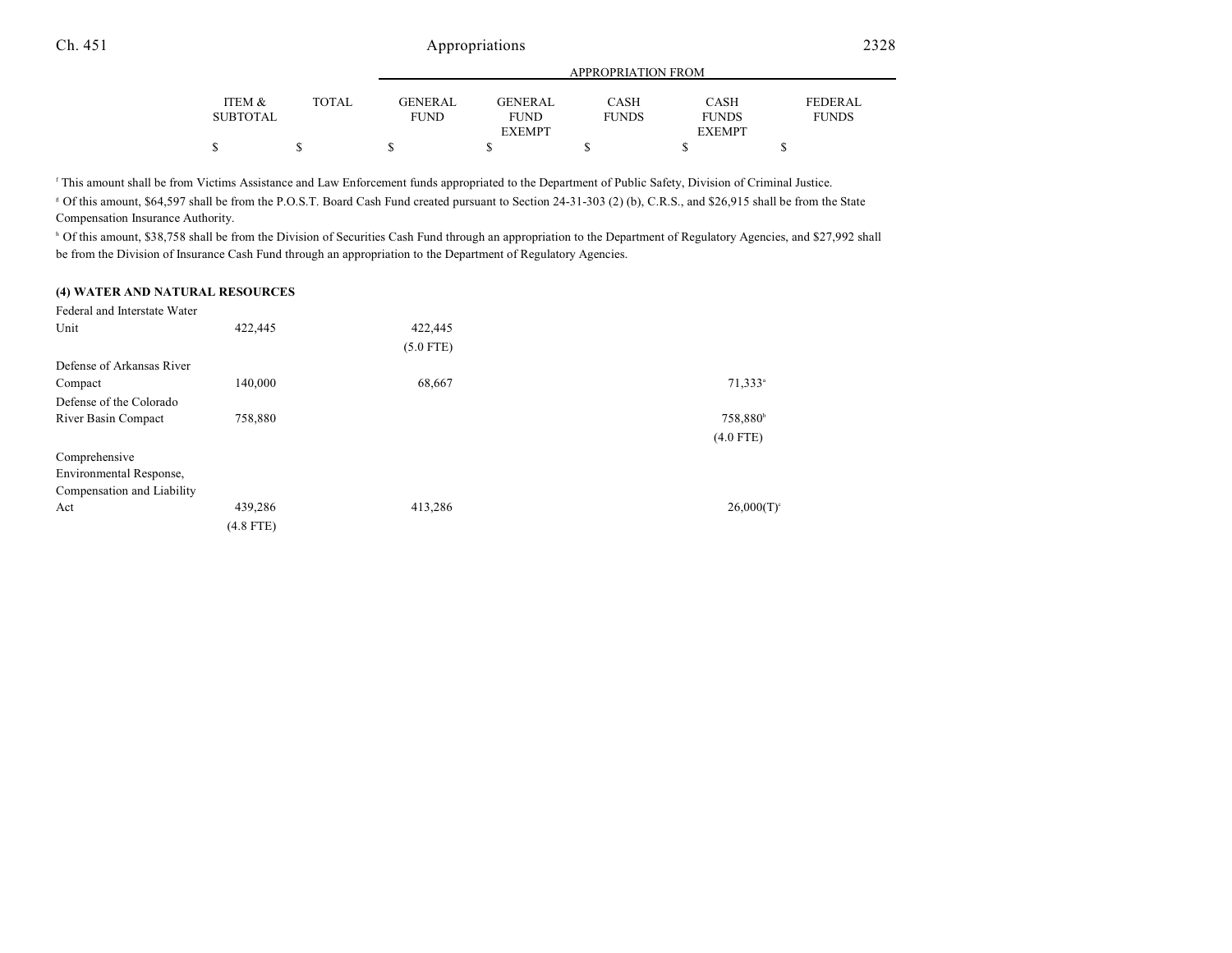| Comprehensive              |           |             |            |
|----------------------------|-----------|-------------|------------|
| Environmental Response,    |           |             |            |
| Compensation and Liability |           |             |            |
| <b>Act Contracts</b>       | 600,000   | 175,000     | 425,000(T) |
| Natural Resource Damage    |           |             |            |
| Claims at Rocky Mountain   |           |             |            |
| Arsenal                    | 742,312   | 742,312     |            |
|                            |           | $(2.0$ FTE) |            |
|                            | 3,102,923 |             |            |

<sup>a</sup> This amount shall be from reserves in the Attorney Fees and Costs Account created in Section 24-31-108 (2), C.R.S.

<sup>b</sup> This amount shall be from the Colorado Water Conservation Board Litigation Fund created in Section 37-60-121 (2.5)(a), C.R.S.

 $^\circ$  These amounts shall be transferred from the Department of Public Health and Environment.

### **(5) CONSUMER PROTECTION**

| Consumer Protection and         |              |           |              |                      |                       |
|---------------------------------|--------------|-----------|--------------|----------------------|-----------------------|
| Anti-Trust                      | 1,358,593    |           | 729,353      | 64,737 <sup>a</sup>  | 564,503 <sup>b</sup>  |
|                                 |              |           | $(10.5$ FTE) | $(1.5$ FTE)          | $(4.0$ FTE)           |
| Collection Agency Board         | 232,612      |           |              | 232,612 <sup>c</sup> |                       |
|                                 | $(4.5$ FTE)  |           |              |                      |                       |
| Uniform Consumer Credit         |              |           |              |                      |                       |
| Code                            | 807,699      |           |              | 752,560 <sup>d</sup> | $55,139^{\circ}$      |
|                                 | $(10.5$ FTE) |           |              |                      |                       |
| <b>Indirect Cost Assessment</b> | 215,322      |           |              | 172,258f             | $43,064$ <sup>s</sup> |
|                                 |              | 2,614,226 |              |                      |                       |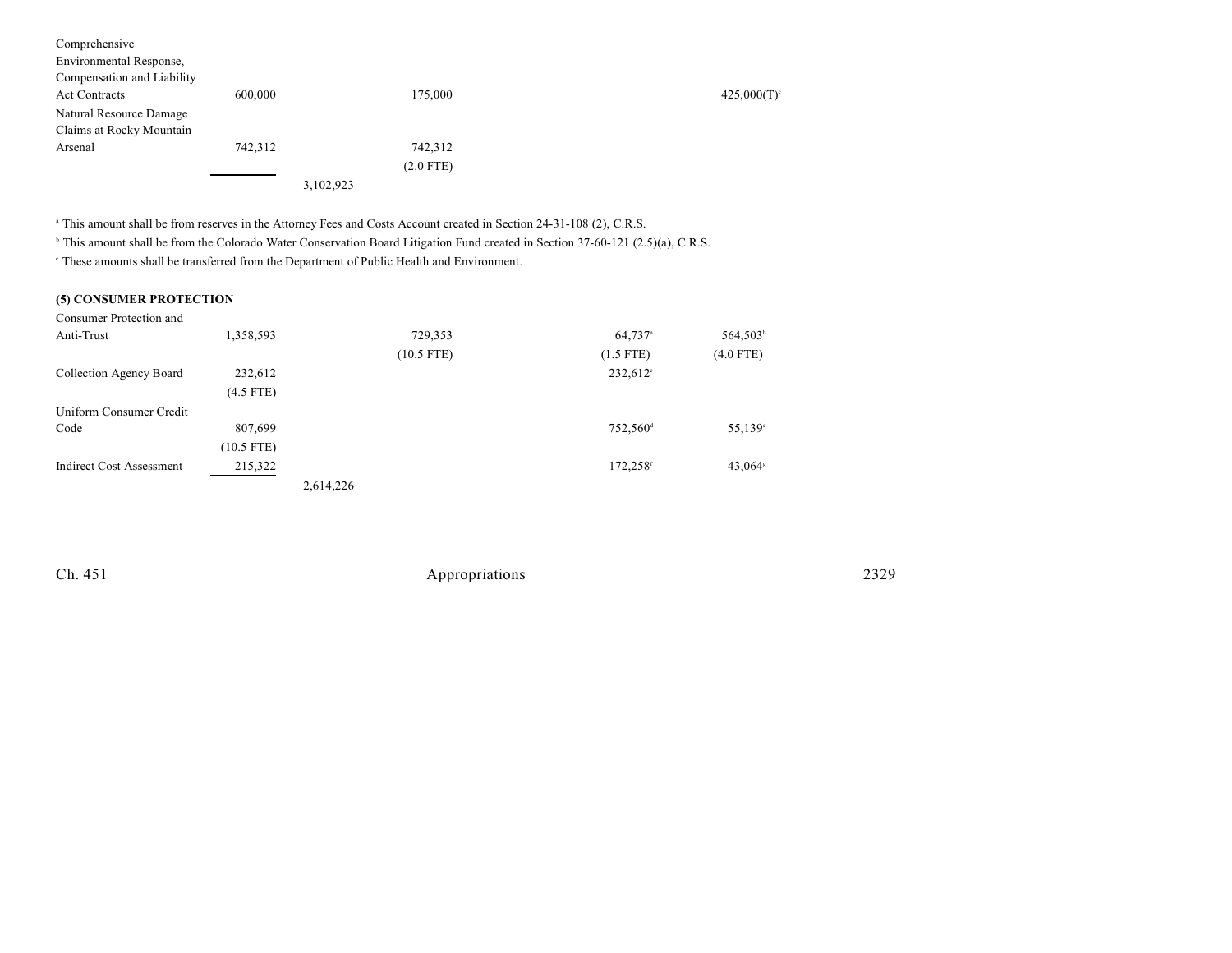|          |       | ALLINOI INTERON LINOIVI |                |              |               |              |  |  |
|----------|-------|-------------------------|----------------|--------------|---------------|--------------|--|--|
| ITEM &   | TOTAL | <b>GENERAL</b>          | <b>GENERAL</b> | CASH         | CASH          | FEDERAL.     |  |  |
| SUBTOTAL |       | <b>FUND</b>             | <b>FUND</b>    | <b>FUNDS</b> | <b>FUNDS</b>  | <b>FUNDS</b> |  |  |
|          |       |                         | <b>EXEMPT</b>  |              | <b>EXEMPT</b> |              |  |  |
|          |       |                         |                |              |               |              |  |  |

APPROPRIATION FROM

<sup>a</sup> Of this amount, \$43,953 shall be from the Public Utilities Commission under the provisions of Section 6-1-905 (3) (b) (II), C.R.S., and \$20,784 shall be from the Building Regulation Fund created pursuant to Section 24-32-3309, C.R.S.

<sup>b</sup> Of this amount, \$326,784 shall be from court-awarded settlements, \$157,719 shall be from the Tobacco Settlement Defense Account of the Tobacco Litigation Settlement Cash Fund created pursuant to Section 24-22-115 (2) (a), C.R.S., and \$80,000 shall be from custodial funds administered by the Department.

This amount shall be from the Collection Agency Cash Fund created in Section 12-14-136 (1) (a), C.R.S. <sup>c</sup>

<sup>d</sup> This amount shall be from the Uniform Consumer Credit Code Cash Fund created in Section 5-6-204 (1), C.R.S.

<sup>e</sup> This amount shall be from reserves in the Uniform Consumer Credit Code Cash Fund created in Section 5-6-204 (1), C.R.S.

 Of this amount, \$113,044 shall be from the Uniform Consumer Credit Code Cash Fund created in Section 5-6-204 (1), C.R.S., \$48,448 shall be from the Collection <sup>f</sup> Agency Cash Fund created in Section 12-14-136 (1) (a), C.R.S., and \$10,766 shall be from the Public Utilities Commission under the provisions of Section 6-1-905 (3) (b) (II), C.R.S.

 Of this amount, \$21,532 shall be from court-awarded settlements, \$10,766 shall be from custodial funds administered by the Department, and \$10,766 shall be from <sup>g</sup> the Tobacco Settlement Defense Account of the Tobacco Litigation Settlement Cash Fund created in Section 24-22-115 (2) (a), C.R.S.

#### **(6) SPECIAL PURPOSE**

| District Attorneys' Salaries  | 1,310,681 | 1,310,681   |                      |
|-------------------------------|-----------|-------------|----------------------|
| Litigation Management and     |           |             |                      |
| Technology Fund <sup>94</sup> | 325,000   |             | 325,000 <sup>a</sup> |
| Statewide HIPAA Legal         |           |             |                      |
| Services                      | 20,331    | 20,331      |                      |
| REFERENDUM K                  | 43,446    | 43,446      |                      |
|                               |           | $(0.5$ FTE) |                      |
| <b>TOBACCO LITIGATION</b>     | 125,000   |             | $125,000^{\circ}$    |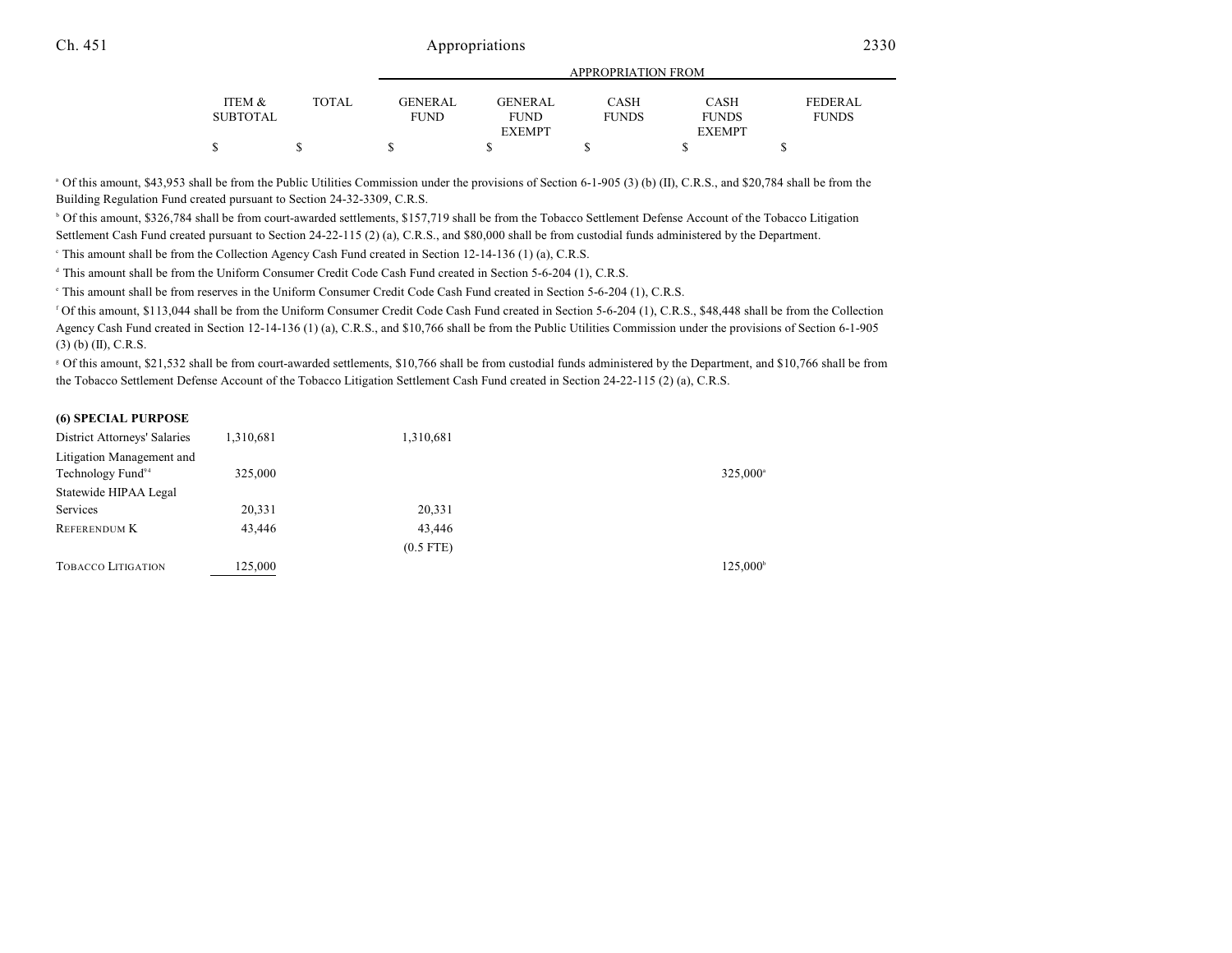#### 1,656,012

1,824,458

<sup>a</sup> This amount shall be from either General Fund fund balance generated by excess earnings in the Legal Services to State Agencies program in FY 2005-06 or from reserves in the Attorney Fees and Costs Account created in Section 24-31-108 (2), C.R.S.

<sup>b</sup> This amount shall be from General Fund fund balance generated by excess earnings in the Legal Services to State Agencies program in FY 2005-06.

#### **TOTALS PART X**

| $(LAW)^{2,3}$ | <del>\$38,755,051</del> | \$8,859,761 | <del>\$3,855,689</del> * | \$25,157,735*         | \$881,866 |
|---------------|-------------------------|-------------|--------------------------|-----------------------|-----------|
|               | \$39,295,582            | \$8,959,314 | \$3.858.072 <sup>a</sup> | $$25.594.450^{\circ}$ | \$883,746 |

 $^{\circ}$  Of these amounts,  $\frac{$24,219,486}{$24,530,898}$  contains a (T) notation.

**FOOTNOTES** -- The following statements are referenced to the numbered footnotes throughout section 2.

- 2 All Departments, Totals -- The General Assembly requests that copies of all reports requested in other footnotes contained in this act be delivered to the Joint Budget Committee and the majority and minority leadership in each house of the General Assembly. Until such time as the Secretary of State publishes the code of Colorado regulations and the Colorado register in electronic form pursuant to section 24-4-103 (11) (b), C.R.S., each principal department of the state is requested to produce its rules in an electronic format that is suitable for public access through electronic means. Such rules in such format should be submitted to the Office of Legislative Legal Services for publishing on the Internet. Alternatively, the Office of Legislative Legal Services may provide links on its internet web site to such rules. It is the intent of the General Assembly that this be done within existing resources.
- 3 (Governor lined through this provision. See L. 2006, p. 2896.)
- 91 Department of Law, Legal Services to State Agencies -- In making this appropriation, it is the intent of the General Assembly that hourly billing rates charged by the Department for legal services to state agencies not exceed \$70.54 per hour for attorneys and not exceed \$56.18 per hour for paralegals, which equates to a blended rate of \$67.77 per hour.